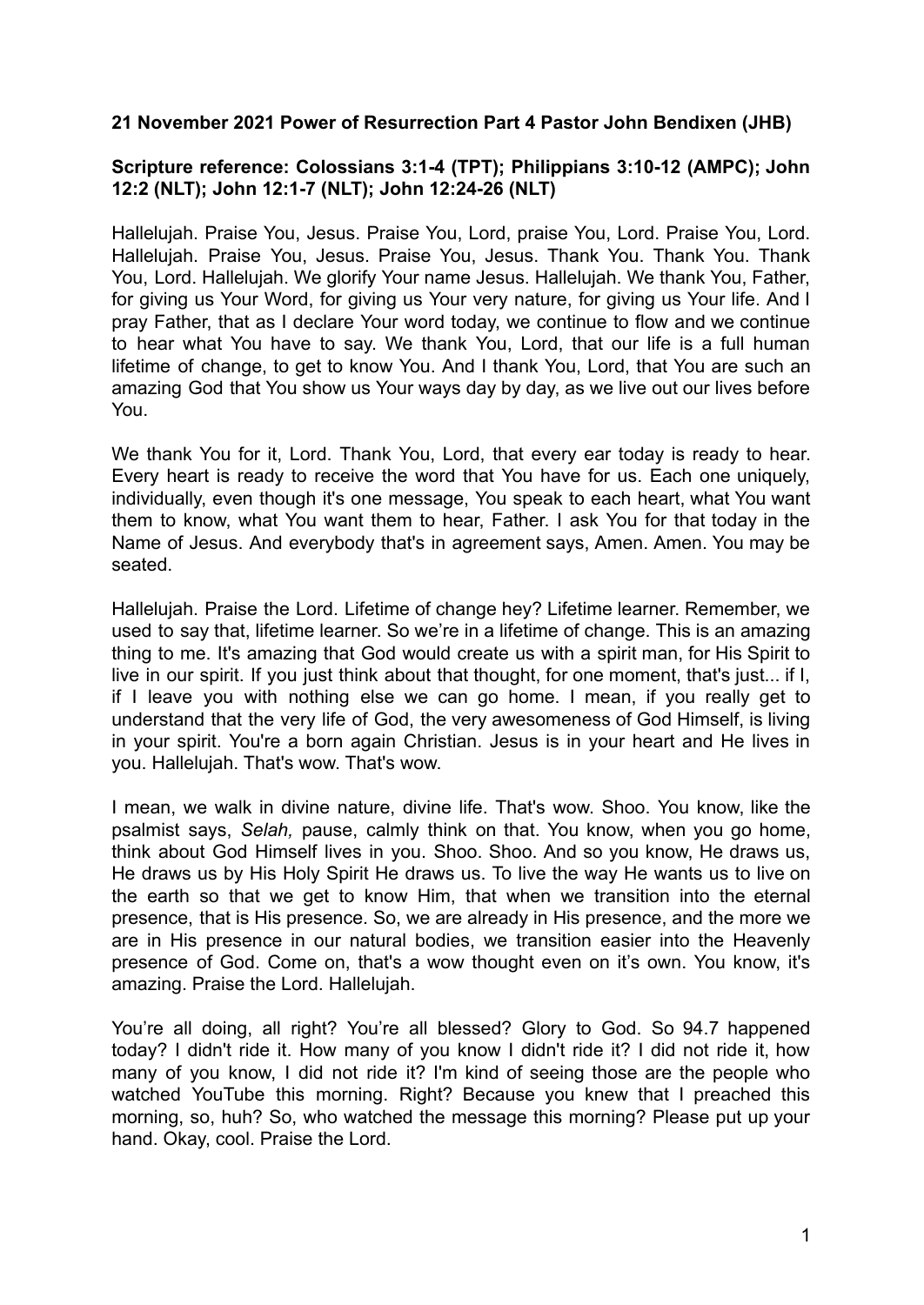Well, every day, moment by moment, day by day, God is showing us Himself, and He's showing Himself off to us. He wants to, you know, He's not a show off. He's not. But when His life comes, His life comes into the natural world, it shows off who He is. That's what we call supernatural. That's what we call divine. When He comes into our natural world, and changes things, because He can because He's Divine, then He shows off because He shows up. Hallelujah. That's amazing.

You know, under normal circumstances, God doesn't intervene into our natural world with miracles and a manifest presence, because He expects us to live with His life inside of us; He wants to show off through us. He doesn't often do it all by Himself, He does it through the Church, that's you and me. To the extent that we allow God to show off through us. He will. Amen.

So, it's Sunday afternoon and it's 4h30 and I want to know that you're awake and you're switched on here. If I see you nodding off, I had people in the church this morning, this morning, I mean, like quarter to 10 this morning *[Ps John enacting people sleeping]*. I'm thinking Lord, what am I preaching here that people are falling asleep, you know, like so, so you're not allowed to. Eskom syndrome. Praise the Lord.

Before I start my message today, I have some things to share with you, some things I want to ask you if you want to be part of it today? So, first thing I want to say to you, that we are busy planning right now for Easter weekend next year, we are planning that, that Easter weekend next year will be an entire weekend of *Love in a Time of War* production that we are going to do in Witbank. Easter weekend. *Love in a Time of War.* There are some things that are on Pastor Sharon's heart, some things on my heart. We know, we know that you crowd all like to go somewhere Easter weekend. Huh? I know this, I'm telling you way in advance so you don't plan for next year's long weekend and Easter weekend. If you're going to plan something, plan to camp out in Witbank and come and join us in *Love in a Time of War*.

Whatever resting you need to do, there's plenty of good places. We have access to a very good nature reserve; you can walk there, you can run there, you can cycle there, you can take your binoculars, you can go sit in a bird hide, you can watch birds there. We have an ongoing formal arrangement, which we are formalizing. God has given us such favour with the Town Council, we have made them a proposal that we will manage the financial and administration of everything that they need, we will manage it, that people come in and out of the reserve. If they are wanting to pay, like a monthly or, and this is available at the moment, you can pay a monthly or an annual fee to make use of the reserve to the Council. Otherwise, if you don't, you have to then pay a day fee, a day entrance fee.

Other than the day entrance fee, we are prepared to manage everything else and they are more than happy to say if you do that, we'll be very happy. So, literally we have a platform that all of Witbank that wants to be involved in the Nature Reserve has to come through Slipstream Athletic Club that is going to manage that whole resort on the town council's behalf. Come on, that's favour, hey? That's blessing. So, that means that we get to have our Slipstream club members access to the nature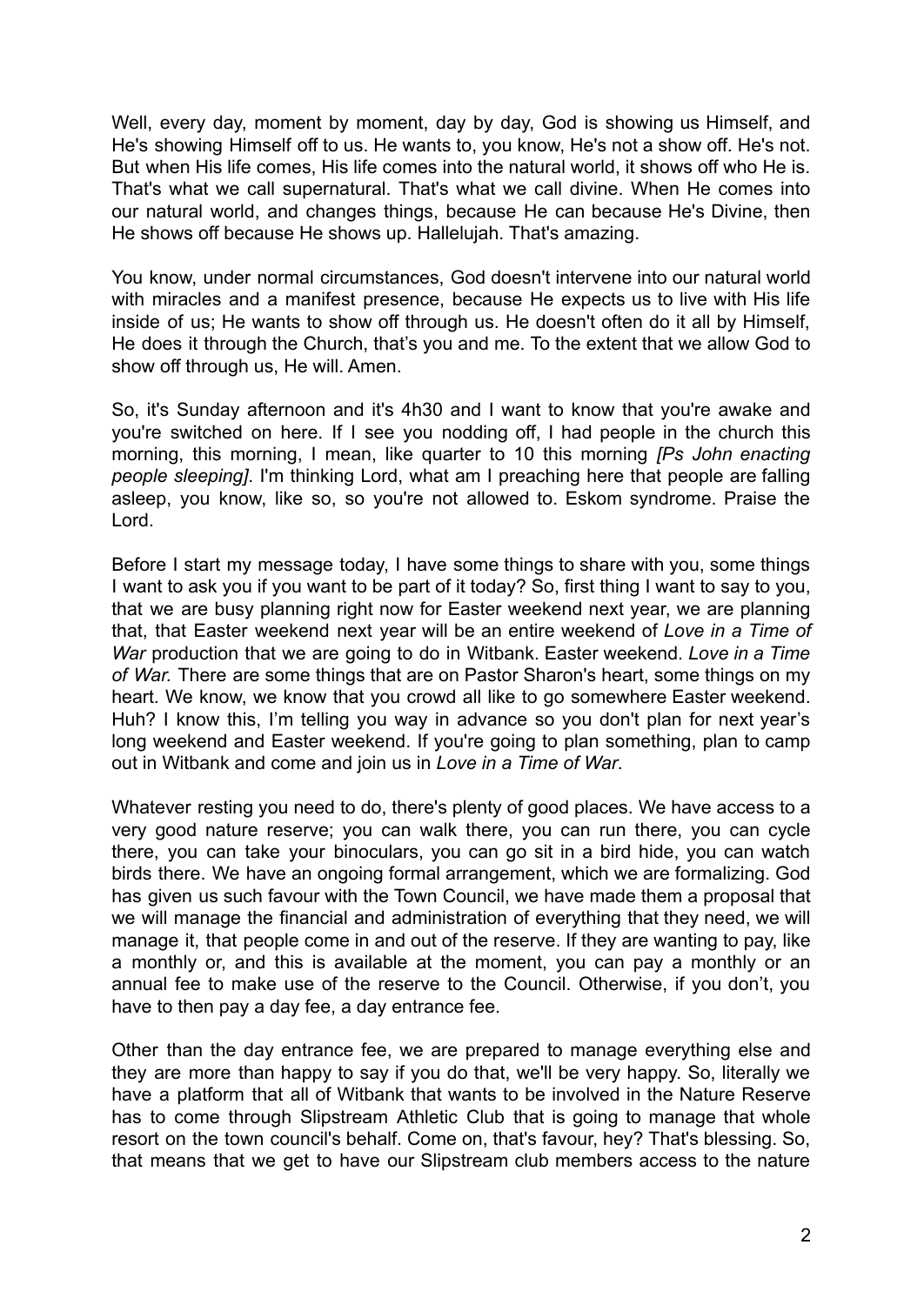reserve; access to everything. So, it is the next Easter weekend. I'm telling you, there's no excuse you can get away and have a jol. You don't have to jol at a seacoast resort somewhere. Come and jol in the Spirit. Come and jol, and see what God's going to do Easter weekend. "Hello julle mense". Best kind of Easter weekend you can ever have. *Love in a Time of War*. Okay, so now that you've all said yes you're all coming - we settled that. Hallelujah.

The next thing I want to share with you is a testimony where God had to correct me. So, when we did our Fireside chats, I put a number of projects to you; things that are next phases for us to do as faith-based exercises for both the Joburg Church and the Witbank Church. The fact that we've already enclosed this *[Ps John referring to the church building in Jhb]*, is a wonderful thing. We have air conditioners that are working for us in the summertime. This is a good thing. Things are moving, they're flowing, they're happening. Amen.

Okay, so I'm going to get back to the Joburg facility in a minute. But I just want to share with you something about Witbank. So, remember I put on the 'vision board', if you like, that we needed to fix the roof in Witbank. If you remember I said, "It's not the way I want to spend money on maintenance and fixing the roof." Do you remember that? It's like, "I rather want to spend money on something that's positive." Right? So, I said it a second time publicly. Then the Lord, in one of my times with Him in the morning, the Lord spoke to me. He said to me, He said, "So you don't want to fix the roof, John?" I said, "Well, I'd rather spend the money on other things that are in my heart." He said, "So Who called you to Witbank?" I said, "Well, You did, Lord." So He said, "Who assigned you and gave you the gifts and callings to actually be a messenger for Me?" I said, "Well, You did, Lord." So, He said, "So you don't want to fix the roof?" So, He said, "Who gave you the church, that you can have church in the building?" I said, "Well, You did, Lord." He said, "So, you don't want to fix the roof?" I got the message. "I want to fix the roof." Because I wouldn't… If I'm not called, if I wasn't called to Witbank, if He didn't give us the facility, I wouldn't have a roof to fix. I've got all of those things; He's blessed us with an amazing facility there, we've upgraded it and made it look really nice, don't you think? Amen. I mean, everything we've got there is really highest standard spec that you can get of any materials. Amen. Praise the Lord for that.

He said, "You don't want to fix the roof?" I said, "I want to fix the roof. I really want to fix the roof, Lord." Because He said… This is what He said to me. He said, "If you don't want to, I won't. Because I gave you all of that. So, if you don't want to, I won't." Meaning, "I've got the provision for you. But if you don't want to, I'm not going to provide you with something if you don't want to." "Sorry, Lord. Sorry, Lord. I really want to fix this roof." I didn't come and publicly do this part, but this is something that now happened between me and God that began to change in me. My declaration, and what was in my heart began to change. "I'm sorry, Lord, I really want to fix the roof. This roof is an amazing roof. Thank You, Lord, that You've given us the facility, so that we can change the roof. Thank You, that the roof is still working to change the roof. Thank You, that it hasn't fallen on our heads or, you know, water has seeped through." Because that's the biggest problem, it's not that it's infrastructurally unsound, it's that it's rusted, and the water is leaking through. All the money we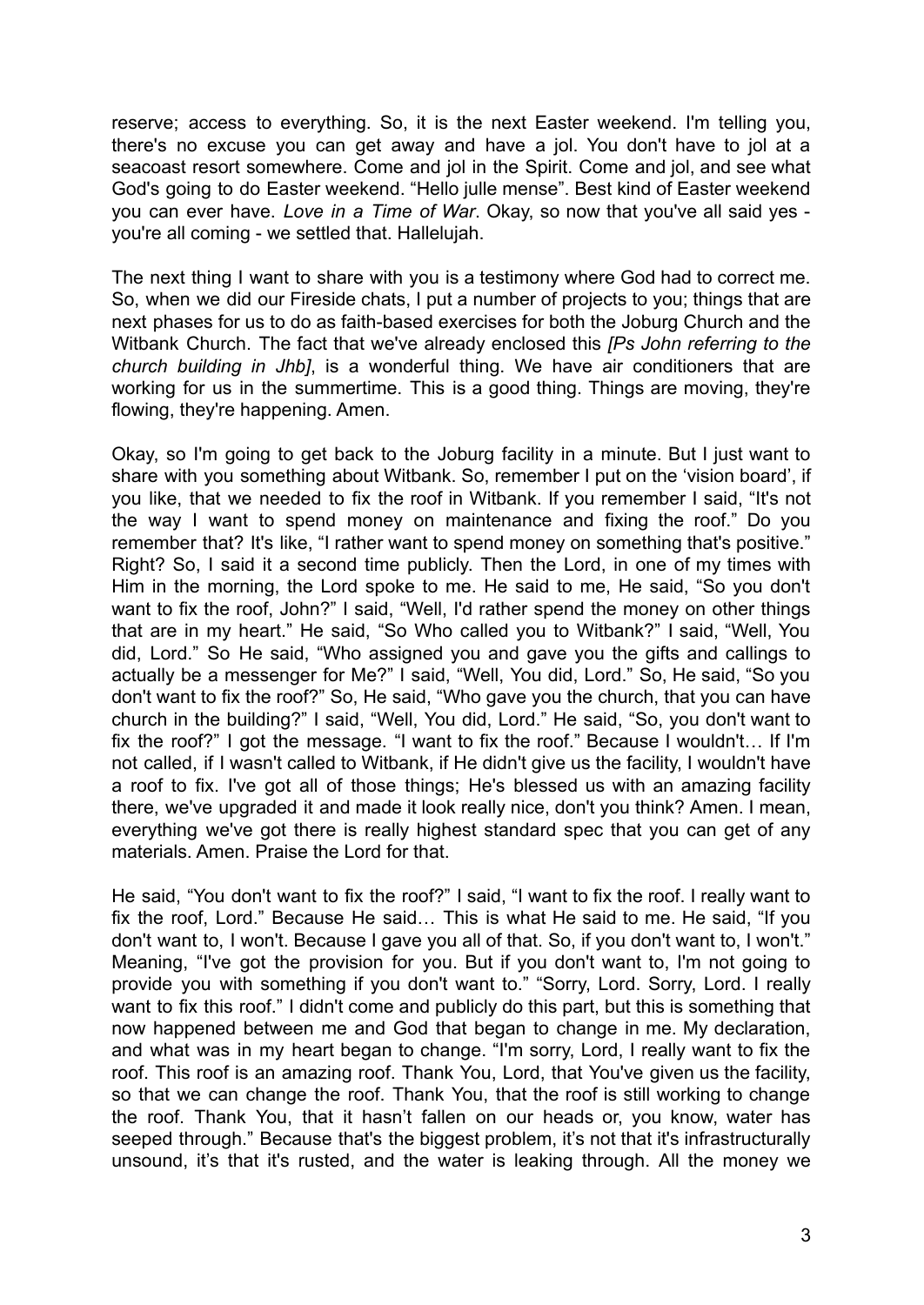spent on sound quality, all of the insulation stuff in the roof, those that can get damaged. One of our studios that we built, that can get damaged, if the water seeps in and it doesn't seep in for normal rainstorms, it's like if there's a big hailstorm and the hail gets stuck on the roof, and it begins to thaw on the roof. That's when we have problems.

I've been speaking to the weather with Pastor Sharon. We've been in agreement; no weather pattern that comes against our church now, will have a harmful effect on the building. In the meantime, "I want to really fix this roof, Lord. I'm really happy to fix this roof. Really, really, Lord. Really, I'm happy." The more I spoke it, and the more I thanked Him for what He's called me to, and thanked Him for the building, thanked Him for the amazing facilities that He's provided us with, the more my heart changed, and the more I really wanted to fix the roof.

This last week, I had lunch with a couple of business people, and they told me that they wanted to sow some seed into the ministry, which is a significant seed that they wanted to sow into the ministry. While we were having lunch, I asked them the question, I said, "So is this seed… can we actually fix the building? Can we fix the roof?" So they asked me, "So, how much is it going to cost Pastor John?" So, I told them what the number is. They said, "Let's go." The money's not even going to go through the church account. They're just going to pay for it. It's just going to get done. It's upwards of half a million Rand. There are many things that happen in our ministry, people sow seed into our ministry, some people sow a significant seed, I mean, financially big amounts, other people sow less; it's less financial amounts, but they're no less significant, because people can give and do what they can, according to the measure that they give, where God has blessed them.

Why am I telling you this story? Number one, I'm telling you, because I needed to make public that I had to change my heart before God before He would come and answer. Hallelujah. When I did change my heart, He answered in a spectacular way. These businessmen are ready and willing and wanting to part with their money because God supernaturally provided income for their business that literally two months ago wasn't there. It literally wasn't there. They came and approached them and said, "Can you do this for us very quickly, can you do it by the end of the year? Because we've got to pay for it in this year's budget?" So, I thank God that it's in their heart, to say, "Thank You, Lord, for what You've done. We recognise the glory of what You've done in our business. So, we are going to sow not 10%, but a significant amount of the entire turnover, to get this job done."

That's not even the end of it. This is because, I'm answering this because God gave us a way to pay for the roof and I'm speaking specifically about the roof project because it was me involved. I had to change. I had to accept it, "Wait a minute, what's going on here?" Because the Lord spoke to me. "If you don't want to, I won't." I mean, it sounds like a simple thing, right? "But if you don't want to, I won't." So, that's the relationship that the Lord has with me, "I need your faith, John, I need you to recognize what's at work here. I need you to recognize that I'm involved in everything that you're doing in your life and fixing a roof is no less my involvement with you and your calling and all the people that are with you in the ministry. It's no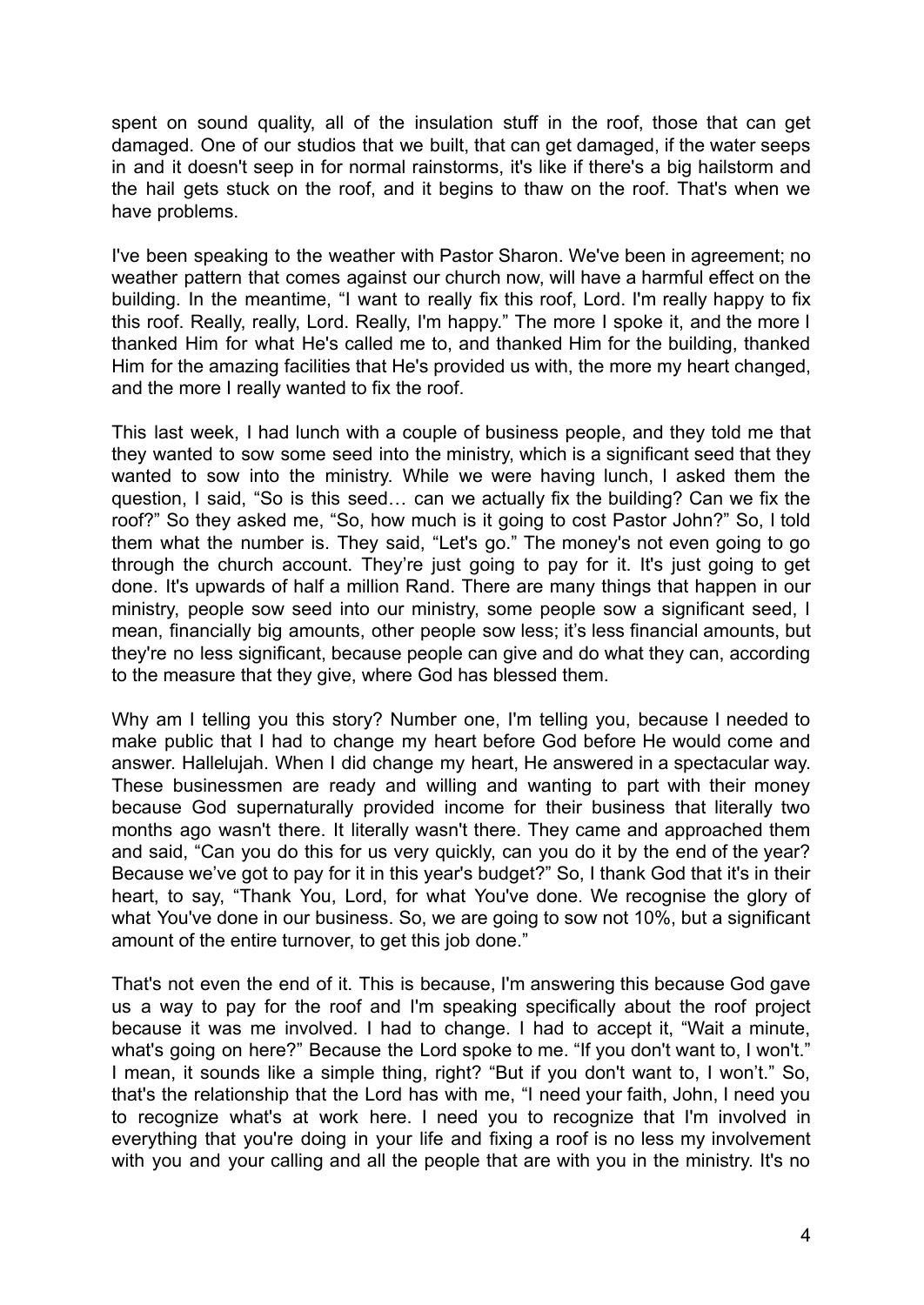less My involvement than anything other than you do, that is new. No less My involvement because it's Me that called you, you just a vessel." "Got it straight, Lord." "Okay, vessel, I want to… Good thing you changed your mind about that, John, because now I will," in less than a month, when I changed. So, this should be good news for you because there's something else that happened and so I told the Witbank people this morning. I'll share, I'll become vulnerable with you. You just are not allowed to use it against me. If you do, I'll ask my angels to beat you and keep you awake at night so that you don't sleep. I know you won't. I know you won't. I know you won't.

I began to have this, this searching in my heart with the Lord about, "Why is it that I had this attitude and so the attitude came from this." It's like, there's so much stuff that God wants us to do and so, if I took the amount of money that it's going to need to fix the roof. So, by the way, there were two types of solutions for the roof. The one was the short term solution which was effectively putting materials, repainting the roof and putting waterproofing materials on the roof that would give us, maybe five years, maybe five years of a 'window' where it would be okay for five years. Or we could fix this problem for 30 years and do it properly.

The reason I came to the two solutions, so obviously, there's a big difference in the number. So, the one number was R280 000 and the other one was way upside of half a million. It started out at 1.2 million and then started coming down because the first solution was to take the old roof off, put a new roof on. So, that's quite a big deal. Also means you got to shut the church down and all of those things. But we have engineers in the ministry and I got in the engineers and some people that have done some significant commercial developments, in terms of buildings and so on, and so I got them involved and I said, "Please tell me if there's another solution that we can get for the roof." So, they went to professional people that they are used to dealing with. They talked to them, the engineer spoke about it, they came in, they got on the roof, inspected the roof, did the whole thing. They came and gave a much lower thing. But their idea was, "Don't touch the old roof. Let's just put a new roof on the old roof." So, that's what we're doing. We're going to, the engineer put all the designs together and so now we're going to put out a new roof on top of the old roof. Praise the Lord, you know. So, if you happen to come through to Witbank in the near future, you will see that there is building that will progress this week and so they've already started getting the materials, putting the project people that they need to put in resources into make this thing start working.

"But Lord, why is it that I have this issue with this building with this roof?" So, at the heart of it, I discovered in myself that I still needed to deal, that I wasn't aware of, because how many of you think I have a poverty mentality? Do you think I have a prosperity mentality? Do you think I have abundance mentality? So, why did I have a problem with a roof? The reason I had a problem with the roof, is because, I began to, I subconsciously look at monthly expenses that have to come and be used in the ministry, things that have to change, things that we've still got to do to make progress. Then I look at the amount of money that we need to spend on a roof and subconsciously, I'm limiting God to how much money that people are connected to wanting this ministry to grow, have available to them, to have all our normal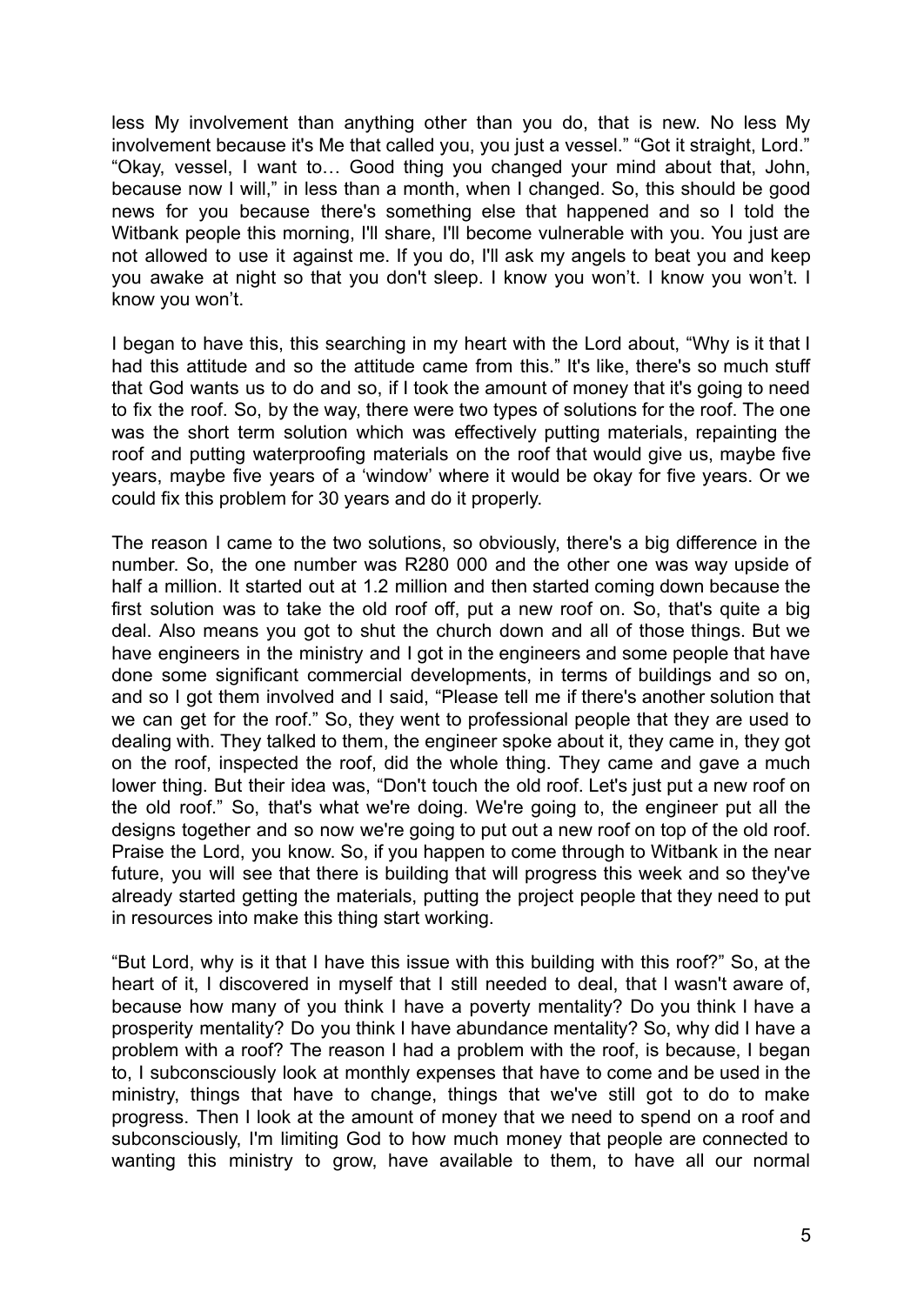expenses paid for and still have all that money to put into it and still grow. So, this is both maintenance and growth. You understand? So, deep, deep inside of me, I discovered, I'm limiting God to what my human eye and my brain, my human brain, calculated He could do. That's a human reality. That's not a God reality.

I recognized, I said, "So, Lord, where does this thing come from?" He said, "Those are still roots, those are still the embers, if you like, of a poverty mentality and a scarcity mentality because you think there's not enough money with people that are in covenant and connected with you, to actually provide income to get that roof fixed and have money available for growth for the future. So, you have to deal with that." So, I said, "Okay, Lord, I want to and I deal with this thing inside of me, I'm taking all the limits off," because He's already been speaking to me about 2022 that we're going to go '*Big and Bold, version 2, in 22'.* So, if you're going to go big and bold, version two in 22, then it means that's more than you did this year and this year has been a spectacular year.

Do you remember January, February, we took the old platform out, put a new platform in, put a whole thing in there, you've seen all the vlogs; put the digital board in, changed the whole stage, changed the auditorium. I mean, this year, just from an infrastructure point of view, changed the facilities, put a new kitchen in where the A-Team and the interns are. I mean from an infrastructure point of view, we've gone a long way this year. If we're going to go '*Big and Bold, version 2, in 22'* then we got to get ready for more, better upgraded stuff. Right? He said, "Don't limit Me John. Don't limit Me John. Speak what I tell you to speak and go for it." Hallelujah. So you know, we have a, just from the few things that we are gathering, that there's going to be 10 to 14 new interns that are going to join us next year. Seems to be there's not a lot of current year interns that are leaving. Space, growth, more infrastructure. "Yes, sir." Amen. Praise the Lord.

I want to do something about this building, this building, and I'm just doing a practical thing how you can get involved about immediately beginning to do this building, because I've got plans next year for us to come on site, in January, end of January, we're going to come on site, we're going to come camp here, we're going to come onsite here and we are going to hit this place and we're going to do stuff here and it's going to be part of what God is going to want with building and integrating relationships and integrating what God wants to do in His work here as well as in Witbank. Amen.

Okay, so I want to start, I want to start building where it is this wooden wall, I want to start building a brick wall. So, I'm making you a suggestion. Suggestion is, you can buy 1000 bricks, you can buy 2000 bricks, you can buy 10,000 bricks. How many bricks do you want to buy? It's a simple solution. If you just buy a 1000 bricks, maybe it's R700, R800, I don't know stock bricks, how much they cost. You can tell me. I don't know. R1200 for 1000 stock bricks. I just thought about, you know, the way the Lord gave it to me. He said, "John, if you want people to get involved and they want to get involved, this is a simple way you can get involved. If you just buy 1000 bricks or 10,000 bricks and have them delivered, or give us the money, this is for bricks and then we can have bricks delivered, delivered, start piling them up here and then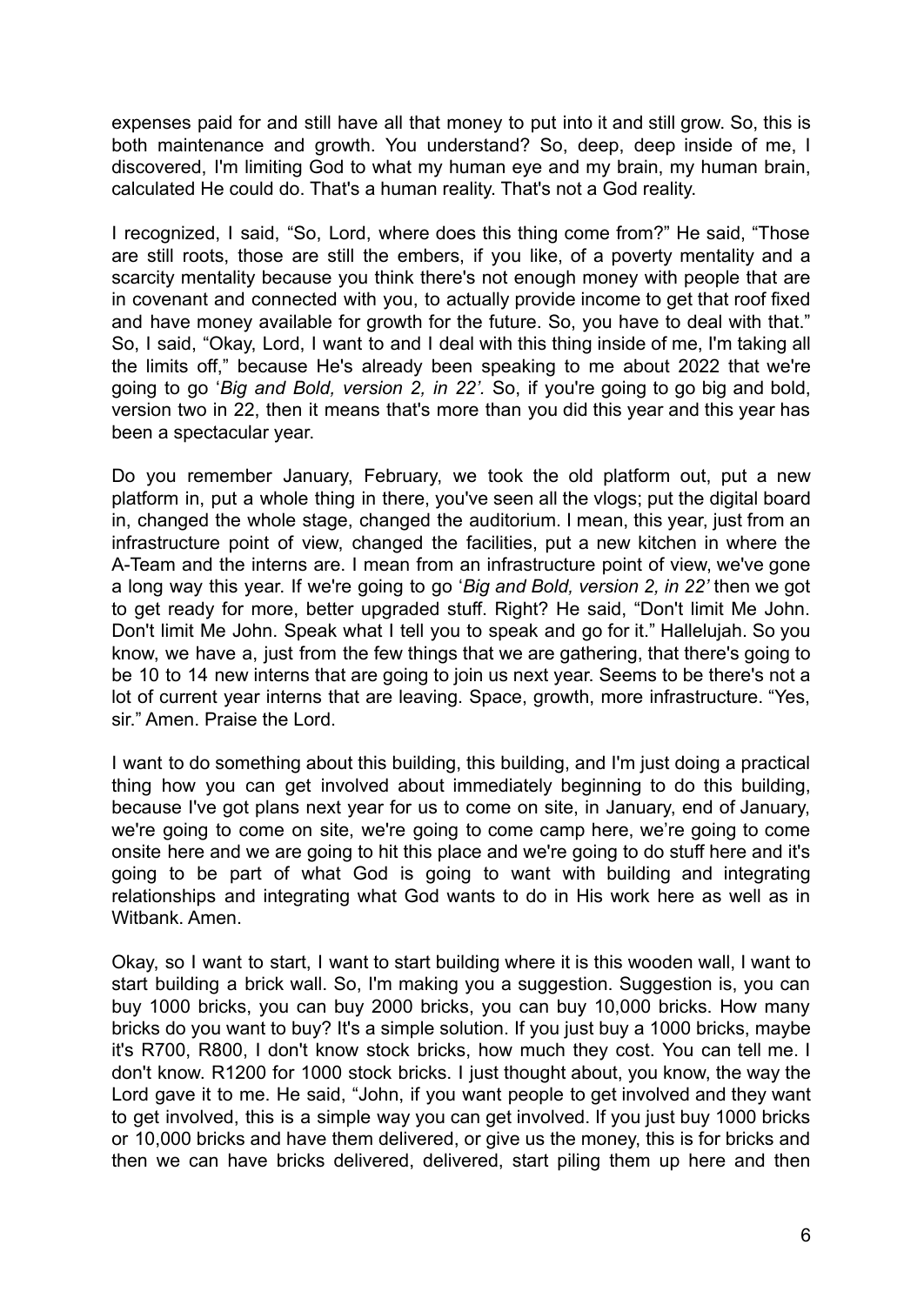when we come and we hit here, we just come in. We build this wall around. Then the next thing we'll do is put the roof on, then before we know it, we'll have a new facility here. It'll have all the electronics and all of the stuff that Witbank has, we'll have it here. And it will happen like this, like this. Hallelujah. Hallelujah.

So you might think to yourself, "But 1000 bricks, Pastor John, what's 1000 bricks?" Every 1000 bricks counts. You got to start with 1000 and lo and behold, you also have to finish with 1000, you know, and there's a few 1000 in between, but you got to start with a 1000 first. So, I'm determined, anyway, I'm determined to start with 1000. Amen. Hallelujah.

We are going to start doing things we got to build up these steel columns that have been built underneath this facility so that engineeringly, we've done all the work that we need to do to make this a secure sound, solid infrastructure underneath so whatever we put on top, there's no more requirements to build underneath here we've already done that. That's what the steel poles are that are all around it, so we got to cover those columns. But I want to do that last. I don't want to do that first. I want to build the auditorium first. What do you all say? Because if we put the building around us like this, we can keep having church here and then one day we just say okay, you're all going to come back to Witbank for two weeks, we shutting down here because we putting the roof on and then we come back, we've got a whole new building. And we will have, then we'll be able to create the infrastructure that we need to look after little kids and not so little kids and everything in between. Praise the Lord. Praise the Lord. Glory to Jesus.

Let me tell you, up to this point, God has never let me down. We're still here. We experienced miracle growth during COVID from our music ministry, to our infrastructure, to our intern program, to everything that we did to our initial orientation week in the bush to the tour of destiny. I'm going to call it the tour of destiny. We have had in the last, since COVID started, just before COVID started, we have had miraculous growth. Many other ministries have shut their doors, but we have had miraculous growth, the supernatural resurrection life of Jesus, and has been at work in us over this period of time. Hallelujah. Praise the Lord.

My foundation scripture, I'm going to read to you from Colossians three verse one to four out of the Passion translation, says, **<sup>1</sup> Christ's resurrection is your resurrection too.** That means resurrection, that power of resurrection means you are resurrected to a new being, a new life. **This is why we are to yearn for all that is above, for that's where Christ sits enthroned at the place of all power, honour, and authority! <sup>2</sup> Yes,** *feast on all the treasures of the heavenly realm* **and fill your thoughts with heavenly realities, and not with the distractions of the natural realm. <sup>3</sup> Your crucifixion with Christ has severed the tie to this life, and now your true life is hidden away in God in Christ. <sup>4</sup> And as Christ himself is seen for who he really is, who you really are will also be revealed, for you are now one with him in his glory! (Colossians 3:1-4 TPT)**

The natural person that you see walking around is not the real you. I mean, this sounds like this is a contradiction, if you like, the person that you see; that's not the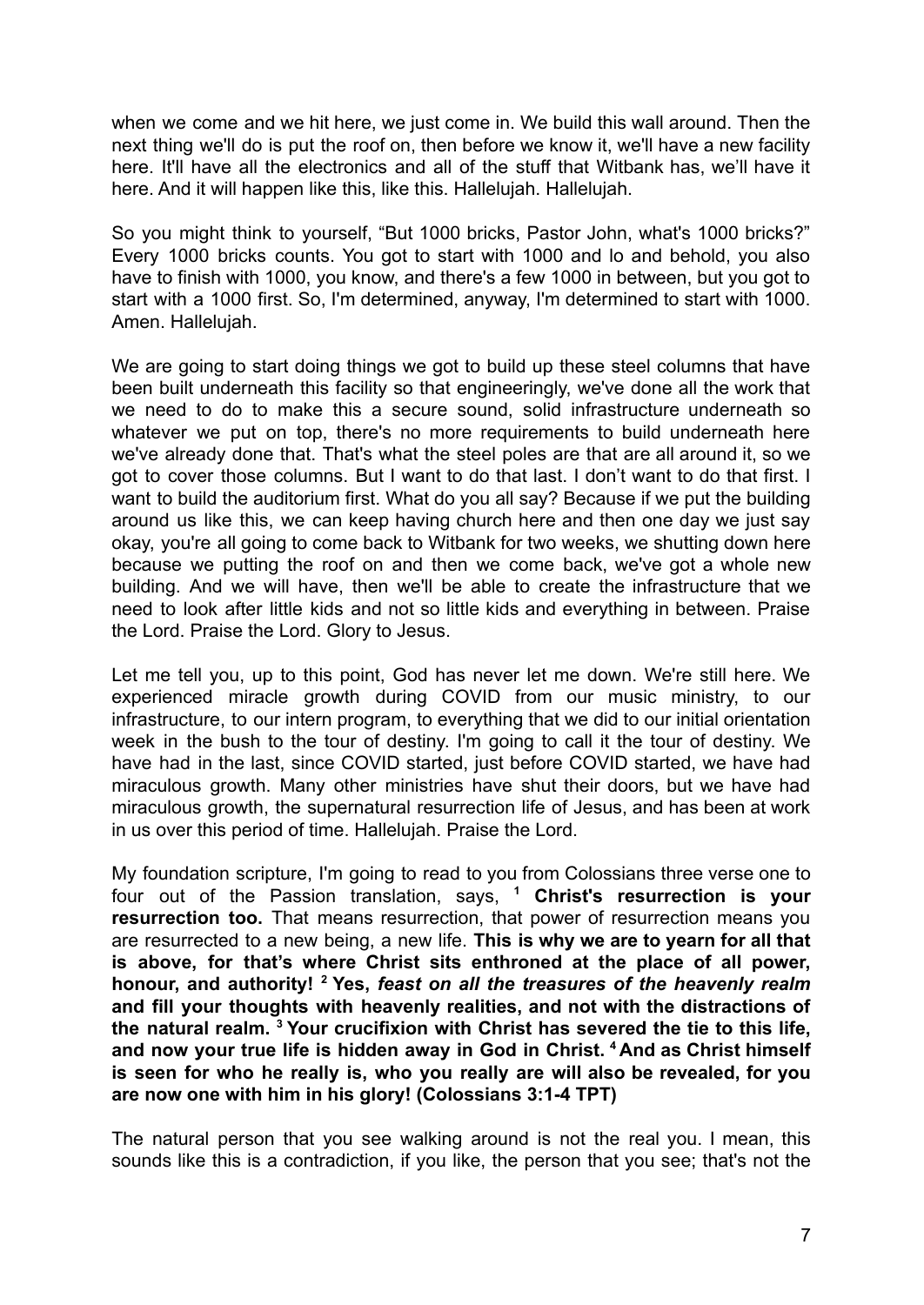real you. Hallelujah. Praise the Lord. Praise the Lord. Praise the Lord. This is, this is the truth, hey Elrika? I might be looking at you in the natural, but that's not the real you; the real you is the Christ that's in you. That's amazing. Sure, wow. The more we begin to see each other through the eyes of Christ and see the Christ in each other, the more we don't put limitations on what your human body looks like to us. We have to, we need to see the Christ that's in you, each other, that's who we really are. So, whatever is happening to distract you in this natural realm, you know, we have to consider this. Consider that when you made Jesus the Lord and Saviour of your life, you chose Him to live inside of you.

If He's living inside of you, your walk into eternal life with Christ has already begun. Right? So, why is it that we need to come to church? I so ask you today, why did you come to church today? Why are you in church? Why are you here? If you're here because this is where you normally come, then coming to church every Sunday and having an experience with God on a Sunday is not really what God's called you to. That's not really why you're here. You're in church every Sunday because the message and the coming together of our fellowship is designed to create an atmosphere where God can reveal more of Himself so that we can all grow together. If you're here by someone's invitation, and you're not normally the person who comes here, then I would say, you need to find it in your heart as to what is your attitude towards church.

The church is not the buildings. We're busy developing the buildings and we're building infrastructure because I know that we need to have better infrastructure as life is progressing at a real speed. If I have to project where this ministry and where we are all going to be because of where the world is going to be in the next ten years. Really, the world is going to be in a very different place in the next ten years than it is now. Whatever we're doing now, we have to create a capability. We have to create the honesty, we have to create the circumstances in our world right now that can cater for what we are going to do. What's going to come into our world in the next ten years. What if there is a COVID Delta X variant? What is that going to do to how we are going to work together? You think China has released its last attack on the West? You think China's the only one that's going to attack the West? They have found a weapon to use against the Western mentality and the Western culture. They are going to try and dominate the world because that's the way the enemy of God works is they're going to try and dominate the world.

We have to be ready spiritually. We have to be ready with whatever it takes, that when that begins to happen, that we are ready to confront it with a spirit life, the resurrection life of Christ. Ten years ago, if you had predicted ten years ago that the world would be in the state that it is in now, you could not have seen it. You could not have actually said this is going to be what's going to be ten years from now. Ten years back, but suddenly, a lot has changed in the world because of one virus. Hallelujah.

Philippians chapter three, verse 10, says, **<sup>10</sup> [***For my determined purpose is***] that I may know Him [***that I may progressively become more deeply and intimately acquainted with Him, perceiving and recognizing and understanding the*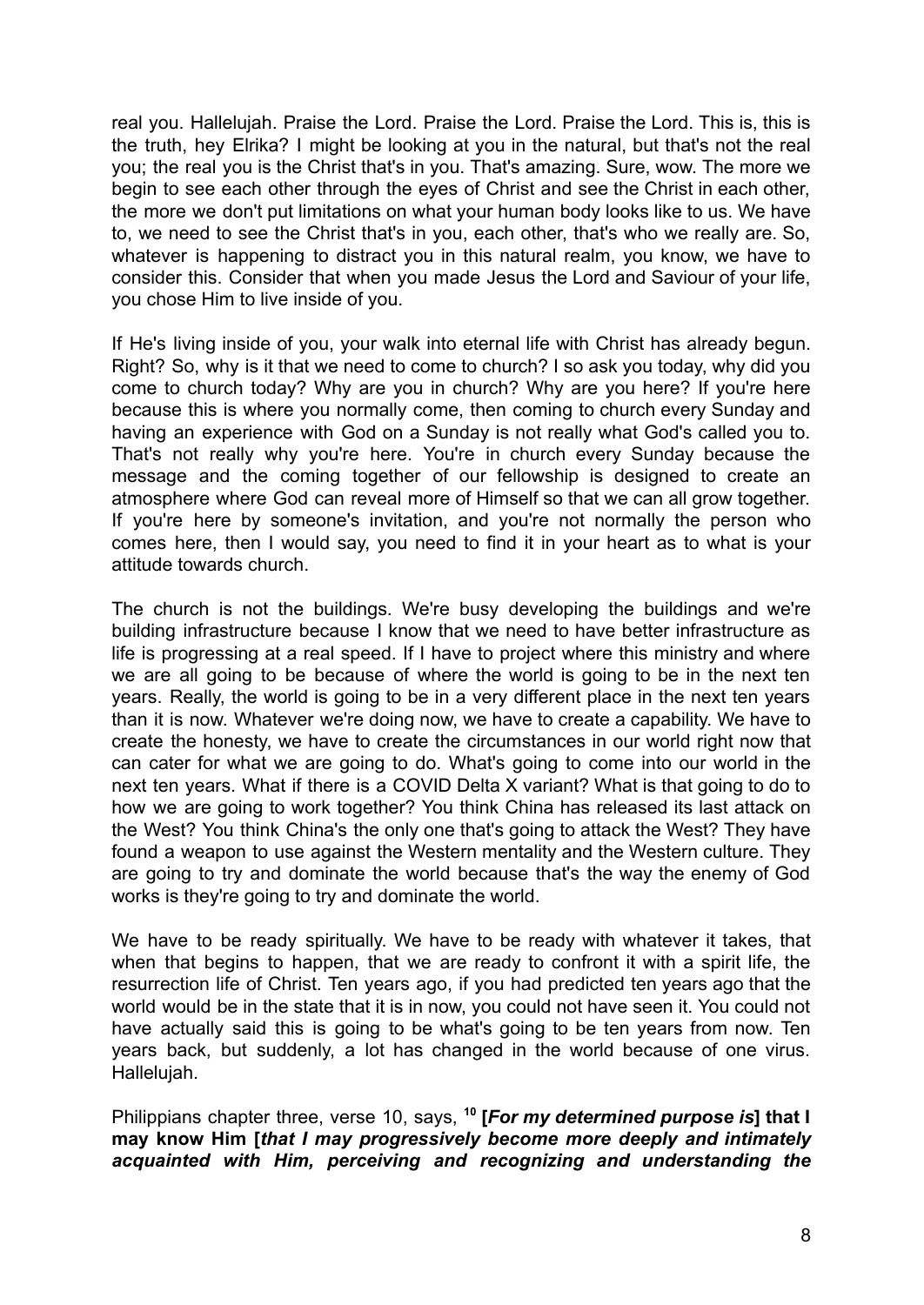*wonders of His Person more strongly and more clearly***], and that I may in that same way come to know the power outflowing from His resurrection [***which it exerts over believers***],** not just anybody, it exerts on believers**, and that I may so share His sufferings as to be continually transformed [***in spirit into His likeness even***] to His death, [***in the hope***] <sup>11</sup> That if possible I may attain to the [***spiritual and moral***] resurrection [***that lifts me***] out from among the dead [***even while in the body***]. <sup>12</sup> Not that I have now attained [***this ideal***], or have already been made perfect, but I press on to lay hold of (grasp)** *and* **make my own, that for which Christ Jesus… has laid hold of me** *and* **made me His own. (Philippians 3:10-12 AMPC)**

In other words, what Paul is saying here, "The power of resurrection life is working so powerfully in me, that while I'm in the body, I can live in such a resurrected state, that it would look like I'm already resurrected for eternity while I'm in the body." That's what Paul's saying. He's not saying, "I look to be resurrected when I die." No, he's speaking present tense resurrection. This is wow. Present tense resurrection. He says, "You know, that I might even attain this while I'm alive, not that I've already achieved it, but I'm pressing hold of it, and I'm laying hold on it."

How does it come? In some way it also comes from suffering with him. What's the biggest suffering that the Apostle Paul, do you think the biggest suffering the Apostle Paul faced? You might say to me, and you might think to me, it's on a boat; in chains; in prisons; being whipped; actually being killed and raised to life again. You might say, those are all the sufferings and all the sufferings Paul's talking about. Those are certainly part of them. But the greatest suffering that Paul had was that he had a conflict in himself, where he found his old nature from time to time wanting to overcome his spiritual nature.

He's speaking and he said, "I want the resurrection life and the resurrection power of God to work in me so mightily, that it lifts me out from among the people, while I'm still in the body. So, that I attain a level of walk with God, that it looks like I've been resurrected from the body in eternity, while I'm still in the body." That's quite a goal to have. That's quite a press to have with God. Hallelujah. Amen. Praise the Lord.

I go now to speak about, and I'm going to share this as is my closing argument in this legal case that I'm presenting to you about the resurrection life of Christ. So, Jesus arrived at Bethany. Bethany is so close to Jerusalem that you could, it's almost part of Jerusalem. **<sup>1</sup> Six days before the Passover celebration began, Jesus arrived in Bethany, the home of Lazarus—the man he had raised from the dead.** Just a side note here, the name Lazarus is an abbreviation from the name Eliezer which is *whom God helps.* I receive that for me, Lord, I receive, *God helps me*. *God helps me*. How did he help Lazarus? Lazarus was sick, he died and He raised Him from the dead. Amen. That is, that is the resurrection power at work right there.

So, let's carry on **<sup>2</sup> A dinner was prepared in Jesus' honor. Martha served, and Lazarus was among those who ate with him. (John 12:1-2 NLT)** I just want you to be with me in a moment with Lazarus, here is a man who had lived, got sick, he died and he was separated from his body. So, now remember, that the real you, the real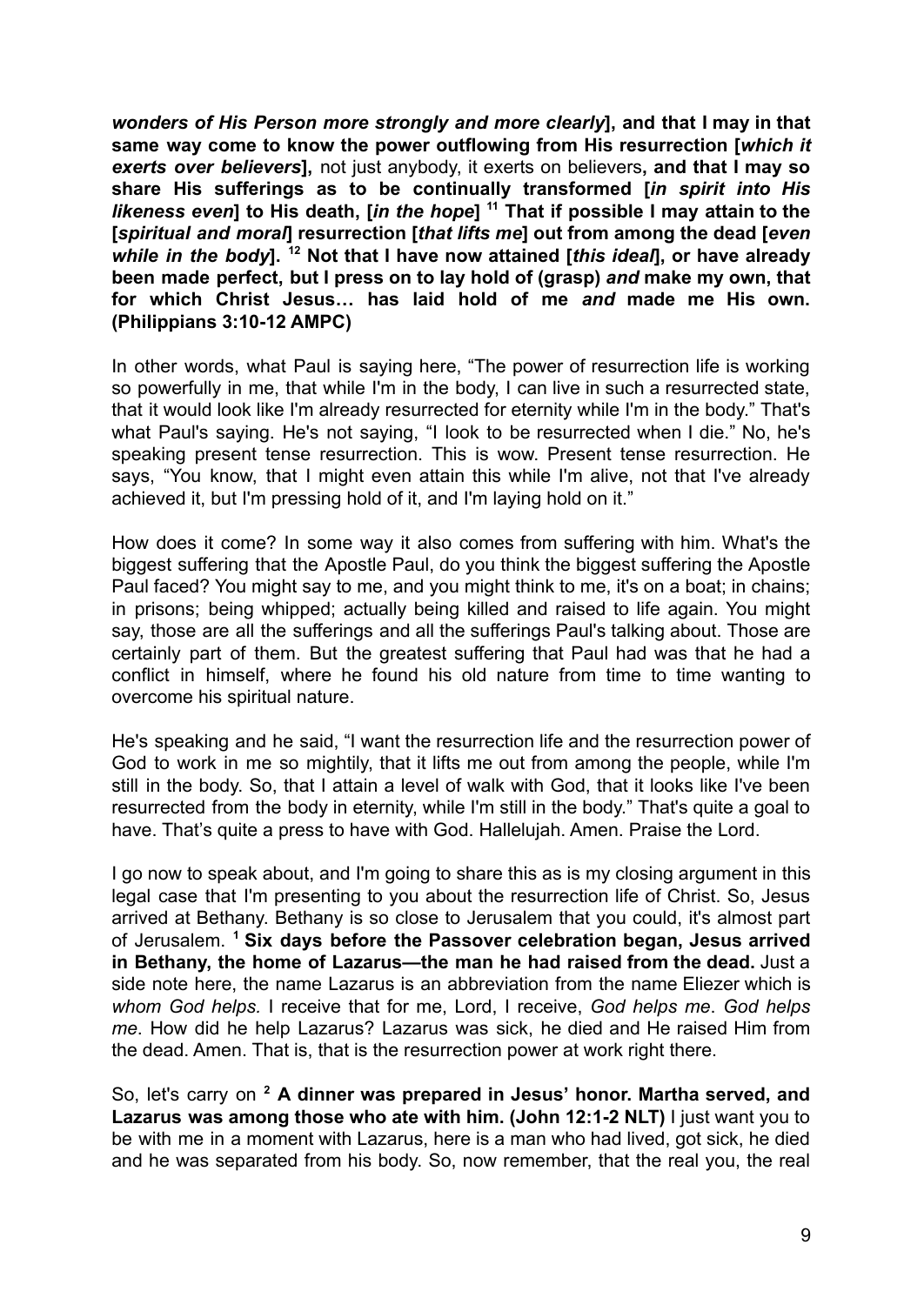you as I've just read to you from the Bible is not what I see, the real you is what's inside of you. Because you are a spirit being, has a soul, that lives in a body, your spirit and soul will go from your body when you die into eternity, either with God or away from God. In the time that Lazarus died, there was a waiting place that is referred to in the Bible as Abraham's bosom, but it was a separate place. It wasn't separated from God eternally, it wasn't hell, it was a separate place where all people who believed in God, in one way or another, they went there. They were all waiting for Jesus, the Messiah to come to release them from that place. People that were evil and served and worshipped other idols, they had no, they didn't go to the waiting place, they went straight into the I want to call the hell zone. Because the hell zone is the zone where people are separated eternally from the life of God.

The Bible calls the devil the author of all lies, in him is no light, he is completely dark, he's completely destructive, completely evil. Your separation from God is, you're completely alone, you're completely dark in the dark, you're completely separated from all other beings spiritually, for eternity, with your own passions and your own desires you were not willing or wanting to deal with when you were in the body, or give Jesus the opportunity to change you and make Him the Lord and Saviour of your life, you will eternally be separated from that life. That it's a thought, not even, I mean, it's too horrible to think about, that you will live completely alone in darkness, with your desires, with your passions, completely separated from any other being. The only other beings you'll be aware of will be the demonic spirit beings that are themselves eternally going to be separated from, from humans and from any other life. They themselves are going to have the same thing, living in their own spirit being for eternity without light, without truth, without anything, but only with passion and desire that they didn't deal with when they were on the earth because they allowed their bodies and the will of themselves to separate themselves from God, while on the earth.

This man, Lazarus, has experienced the crossover. He crossed over from his natural world into the world beyond. He had been in the bosom of Abraham, let's just call it that for now. The waiting place, he had been in the waiting place, the Man that raised him from the dead, he now knows, he knows that this Life that is sitting at the same table, is the Life that raised me from the dead, the same life is what's waiting for me on the other side. Imagine being Lazarus at that table, what have you got to say about what you saw across the divide? There's not much spoken about Lazarus in the Bible, because I believe God didn't want to focus that much on Lazarus because he was going to glorify His Son in death. The resurrection of Lazarus was to glorify the Father and the Son while He was on the earth and there would be a glorification that would come through resurrection.

Are you all still with me here? But I'm really wanting you to journey with me with the next passage of scripture. Whenever I teach, and most of the times when you hear this passage of scripture ministered to you, it's very often about the number, the value of the seed and about sowing the seed. But this is not what I'm teaching today. I'm wanting you to see this from a different perspective. So, **Lazarus was with those who ate with him. <sup>3</sup> Then Mary took a 12-ounce jar of expensive perfume**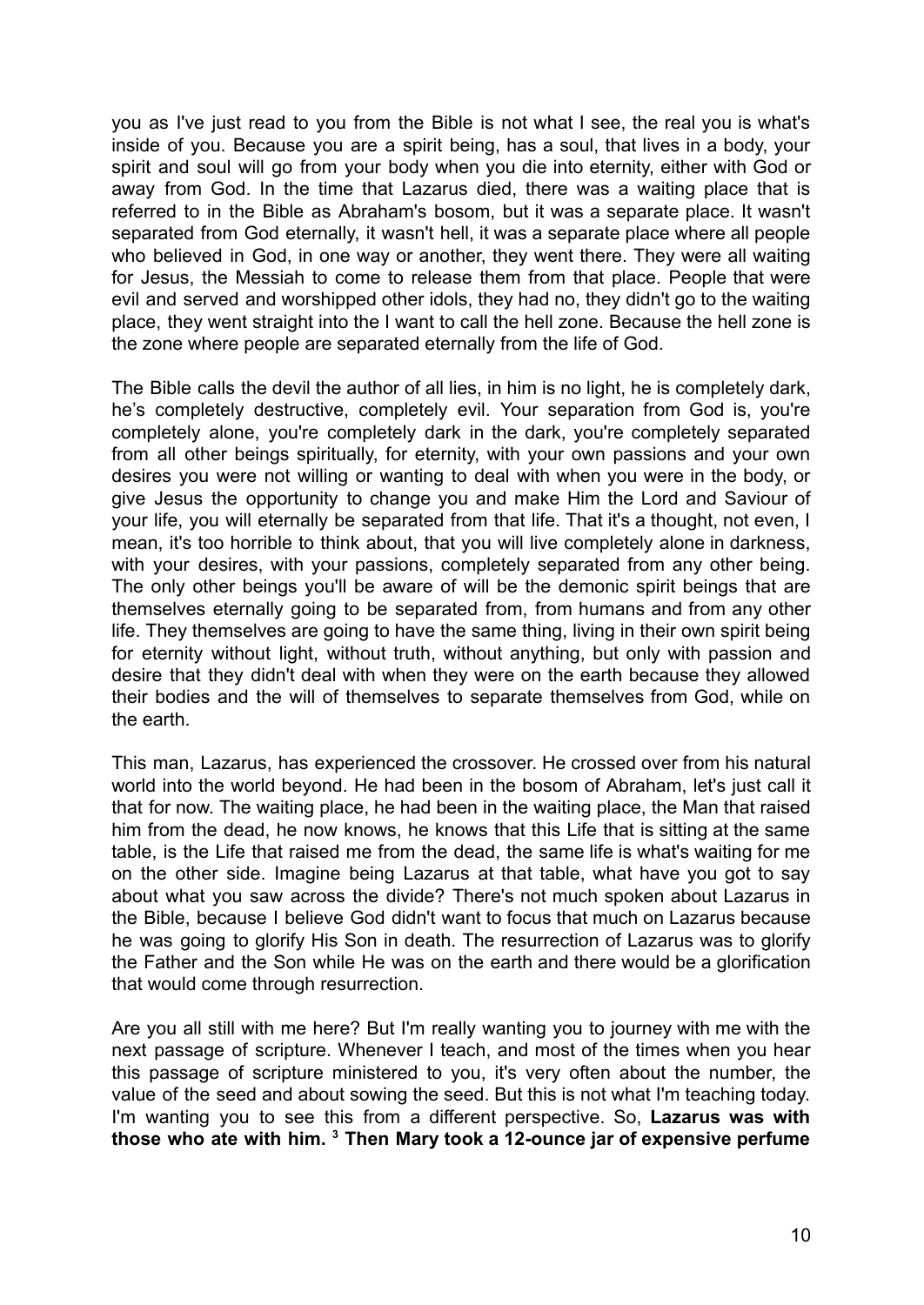## **made from the essence of Nod, and she anointed Jesus' feet with it wiping his feet with her hair, the house was filled with the fragrance." (John 12:2-3 NLT)**

I want you to journey with me in your imagination for a minute. Those days when dinner was prepared, or in those days when people lived in houses, most often it was not seated at tables with chairs, like we have in our modern day world. For the most part, people sat with low tables, or low serving things and they would sit around on pillows or carpets or things, they would sit around the table, and they would eat together. Are you all with me? So, whether it was so, if you can imagine Jesus is probably reclining, He's reclining, maybe half sitting on an elbow or maybe sitting against something sitting at the low table where food would be presented. From a graphic point of view, even if they were sitting at a Western modern day table with chairs, the image becomes even more compelling, because you're sitting upright and you're sitting, and you would be looking down. But I'm wanting you to imagine for a minute. Jesus came to raise Lazarus from the dead. This Lazarus is sitting at the table. Mary is in the house with Jesus. She has this precious thing that's taken her a long time, a whole years' worth of an average person's income; she's taken this precious thing and she begins to wipe the feet of Jesus. So, she's got long hair, so, she takes her long hair, and she takes the perfume, and she rubs it with her hair into Jesus' feet.

I want you to just imagine with me for a moment that Jesus is, let's say He's reclining, because that was the most likely thing that was happening, then, you know? Let's just say He's reclining, and His feet are halfway out there. Mary comes in with this container of fragrance and she begins to sit at His feet, kneel at His feet, she's got to get down really low and she's got to take her hair, she's got to take the ointment and put it into His feet, then take her hair and rub the ointment with her hair into His feet.

Do you suppose that there was any pride in Mary doing that? Do you think there was any humanity that says, "Look at me what I'm doing because what I'm doing is so special"? What was happening in her? "Jesus, I know that Jesus is the Messiah, because Martha already said so. I know Jesus is the Messiah. I know that He's the future resurrection life. He raised my brother from the dead. What have I got to give Him even this perfume that is so amazingly expensive, it is so rare and it is so beautiful. This is not even worthy of what I can do for Him. But that's the best I've got to give Him."

She comes with her hair and this perfume, and she begins to anoint His feet with this fragrant oil, cream, perfume, and she is rubbing it into Him with her hair. You understand that her face, her nose, her eyes, her face, it is not up here *[Pastor John points to his face level]* at eye contact level with Jesus at whatever level that might be. It is down in a posture not even making contact with Jesus, only in humbleness and absolute gratitude, absolute thankfulness, absolute affection for Jesus in her heart; a love for God that is beyond human understanding. This love, she is pouring out to Him with her expensive ointment. She is pouring out her past life savings, her past life everything, she is pouring it out on Jesus' feet. Can I say, affectionately intimate? The world and a lot of people have tried to misuse this scripture to make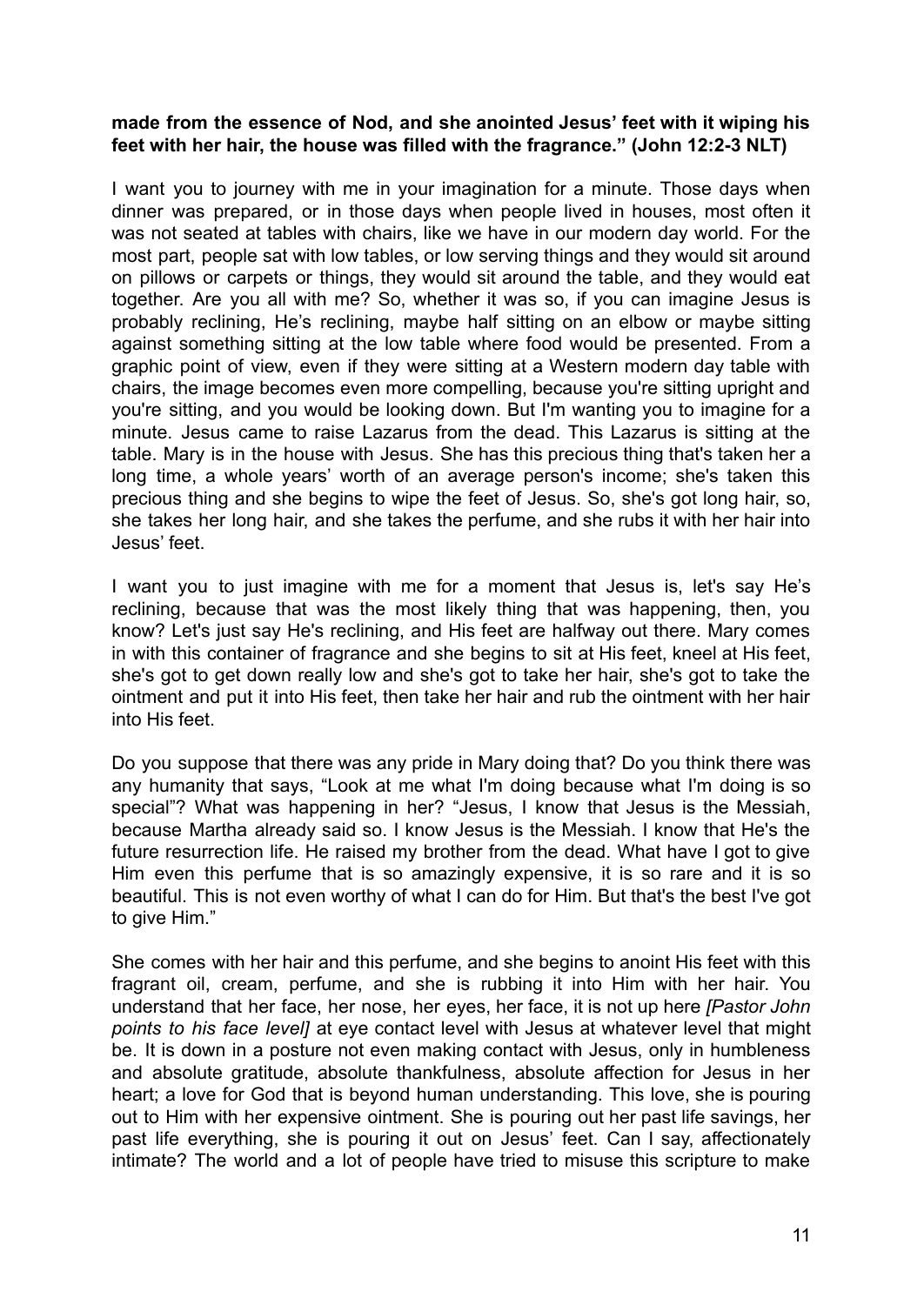some kind of modern-day sexual connotation to it, but it is not like that at all. This is a moment of intimate worship. This is an intimate worship where she is taking her hair and rubbing it into Him because this, she knows is the Son of God. This she knows, the power to raise her brother from the dead. The gratitude and the love and the worship of Him was being poured out. You're all with me?

Same room, same room as Lazarus that's been raised from the dead, same room that they're all eating together there is another person there which I now read to you: **<sup>4</sup> But Judas Iscariot, the disciple who would soon betray Jesus, said, <sup>5</sup> "That perfume was worth a year's wages.] It should have been sold and the money given to the poor." <sup>6</sup> Not that he cared for the poor—he was a thief, and since he was in charge of the disciples' money (Jesus and the disciples' money), he often stole some for himself. (John 12:4-6 NLT)**

Worship, a liar and a thief, betrayer, same room. What did the act of worship do? The act of humble affectionate worship revealed the heart of the spirit that was in the room that refused to acknowledge and worship Jesus, even though he was a disciple, walking around with Jesus. He just refused to do that; "I do not accept this." How could you watch such a deep intimate moment of worship and while worship is going on, all you can think about is money? Do you understand what happened? That while her worship was happening with an expensive fragrance in the air, the spirit of mammon, the god of money, was working in Judas and saying, "This is wrong! You can't pour out that much money on someone's feet! It's all wrong! That money can do so many other things, this is all wrong!" His heart of a thief and the betrayal heart was revealed in someone else's intimate worship.

I say to you, there are a few things I need to say to you today. One of the things I need to say to you today, is that there may be some of you that feel like you have been speaking the Word, you go to church regularly, you're engaged with the ministry, but you just don't feel like you can cross that barrier of having victory. I've got good news for you today. If you will allow your heart to be changed by this message as this messenger declares it to you, and you take time out every day for two minutes, and I always say, start with two minutes. You don't have to do more than 2 minutes, but if you start with two minutes and you say, "I am going to recognise Him, and from my heart I am going to worship Him, and I am going to praise Him." You can do that in the shower. How long does a very quick shower take you, 90 seconds? 2 minutes? A quick shower? I mean, that is really quick, right? I mean, if you really want to get clean quickly, you can. You know, you can jump into the water, splash, splash, splash, soap, soap, soap. You can do it in two minutes, right? Most of the time it takes three, four, five minutes to have a proper shower, right? Call it five. Let me tell you, if you give your heart to God, for the time that you are in the shower, and you worship Him from your heart, there is no one else involved in that, just you and Him. From your heart you thank Him, you praise Him, you glorify Him, it will cross you over that barrier and bring you into a new resurrected life of intimacy with God.

Let me tell you, that the Bible says what Jesus did, the acts of Jesus are so numerous, that there are not enough pages to record all of the things that Jesus did.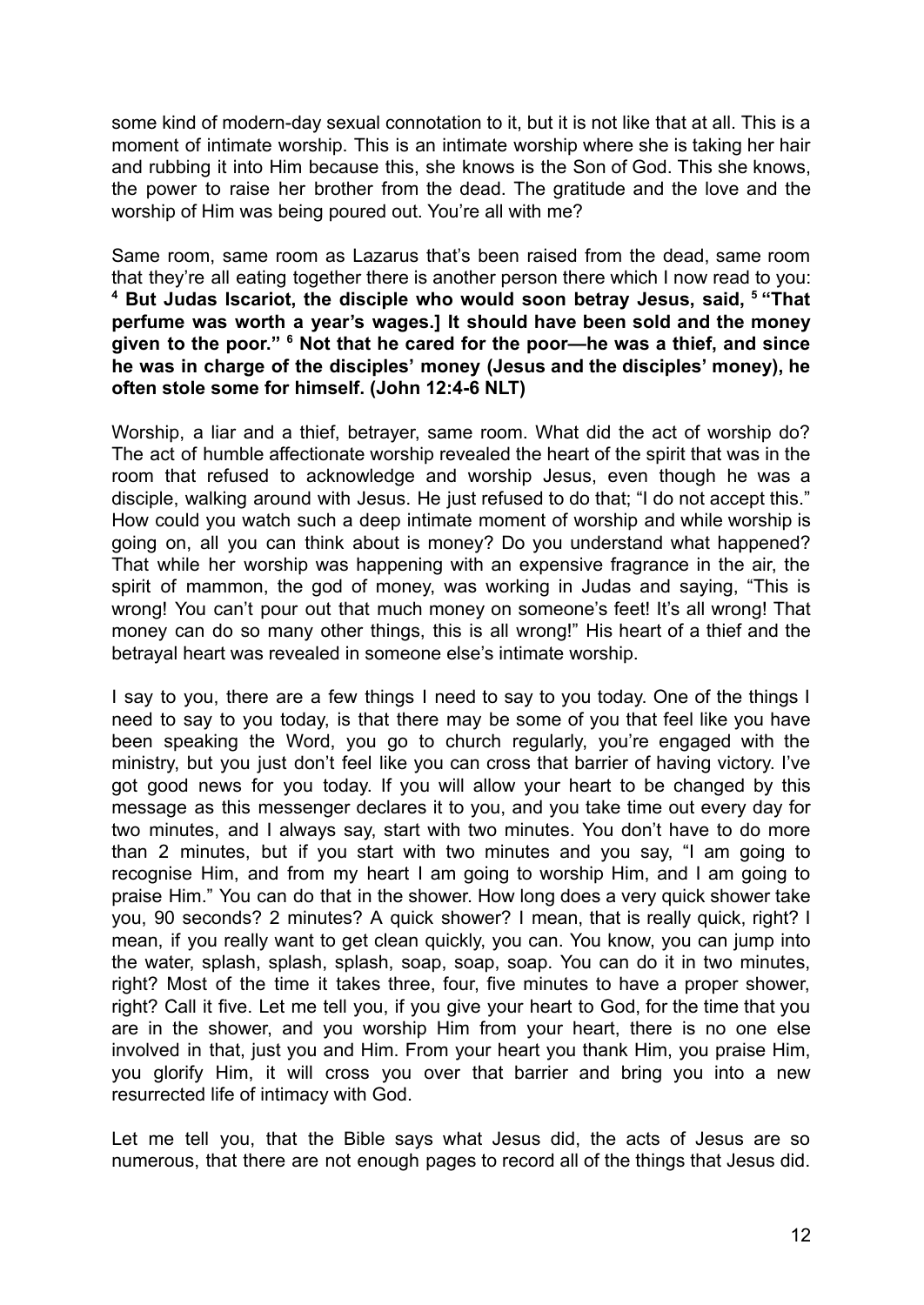It's in the Bible. There were not enough books in the world at that time to record all the works that Jesus did. But this one is in the Bible. This story is in the Bible, an intimate moment of worship from her heart; affection. Yes, it happened to involve something of great value to her because in her moment of worship, she realised that there is nothing of more value to me that I can show my love for Him than this most valuable thing that I have saved up for. I mean, how do you live your life and then get a whole years' worth of wage of perfume? That didn't just happen overnight. This is something that happened over a long period of time that she was able to obtain this valuable thing and she 'wasted' it in a few minutes.

Judas is looking on. So, I want to say to you, firstly, if you are confessing, declaring, going to prayer meetings, and yet there is breakthroughs that you don't see yourself having in your life, the first thing I want to say is, have an intimate time with God every day; worship Him. Don't let your life of faith be a 'works' programme of declarations, because that is what I am talking about, always, when I say to you; faith is not a formula for success, it is God's pattern for victory. But it is always about an intimate personal relationship with the Word. The second thing I want to say to you is, when you do that, always, there is going to be someone close that is going to have the spirit of mammon, the spirit of religion, or some other kind of spirit, a familiar spirit, a deceiving manipulating spirit. There is always going to be someone close by that is going to be triggered by your moments of worship. Because what will happen is that your heart will begin to become soft, before the very presence of God and the love of God. People will begin to see that this person's changed. What's happened to this person? What's happened here, something is different about you, what is going on with you?

I had the privilege of getting to know a Pastor that lives in America, and I've known him for many years. One day, I found myself in his company quite a lot. Over a number of days, maybe a week, we were in each other's company a lot I had many times to have that amount of time with him. Suddenly, I recognized and I said, "Something has changed in you," I called him by name, "Something has changed in you. There's something about your heart that's changed. What's happened?" You know, and immediately he said to me, "Well, that's very observant of you, John." But for the first… He had been in the ministry like 30-40 years, he said, "For the first time, I've been able to have a consistent, intimate prayer life with God every day." This is a pastor, faith preacher. I said "I can see it in your, I can see it in your body, I can see it in your way that you communicate, and the words that you speak the way that you go about stuff, I can see it."

When you give your life to God like that, people can see it. They touch it, they hear it, it's got a different sound. It's got an authority to it. It's got a humility to it. It's got a recognition that God is awesome. I'm just nothing, I'm a vessel, but God is awesome. It's almost like their features even change. You know, so sometimes you can't detect it immediately. But over time people will see it. Don't be surprised if other things get activated around you. Suddenly, there's money issues, suddenly, there's all kinds of challenges happening in your life; but I'm worshipping You, Lord, but I've got all these other challenges. Yeah, because the very worship that you're giving God, is attracting other spirits that want to stop what you're doing, want to stop you, they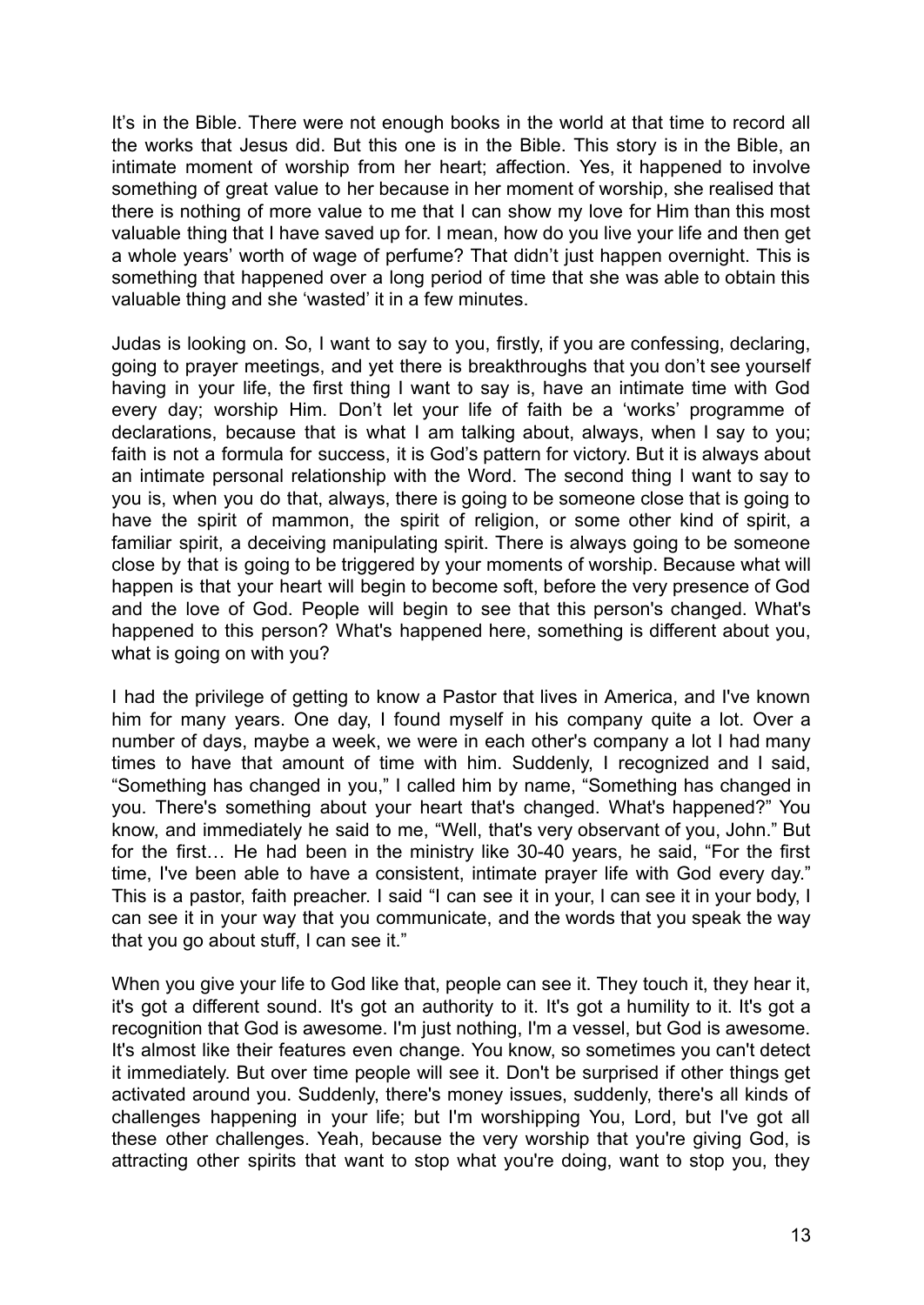want to stop you from worshipping Him; they want to stop you from giving your heart to Him. Because after all, the contest of humanity is what you worship. Who you worship. It's the whole deal of humanity, is who do you worship?

Judas Iscariot, his heart was revealed, like that. So, what does Jesus say? Jesus says, **<sup>7</sup> Leave her alone. She did this in preparation for my burial. (John 12:7 NLT)** I don't want to talk too much about the rest of the verse. I just want to say to you, that when you begin to worship and you feel all these other things beginning to come and attack you, you use the authority of the name of Jesus and you say, "Leave me alone. Leave me alone." If you can't say that to the person's face, say it to the spirit, about that person. You say, "Leave me alone, because you're harassing me." The spirit that's driving you which might be a mammon spirit, it might be a religious spirit. It might be a perverted sex spirit, might be a whole bunch of different spirits that are all familiar spirits; familiar spirits are so much more prevalent than people even think about. Because it's a spirit that works through people's opinions, that they think they know you so they express lots of opinions about you. Don't be surprised as you worship that those things happen around you. "Leave me alone. I've been raised from the dead. I'm worshipping God. I have the resurrection life of Christ working in me, leave me alone." Hallelujah, hallelujah.

Finally, I have to say this to you, this moment happens, I just want to, I kind of want to share this thing with you that happened with me this weekend. So, normally, I would go cycling with people on Saturday mornings. But Friday night Pastor Sharon said to me, "John, please don't go cycle tomorrow. Please stay with me." So, physically, I wasn't feeling so great. My body's recovering from some things. So I've been measuring whether I should be cycling anyway. But she came to me and she said, "John, please don't go cycling tomorrow."

Now, you know, cycling on a Saturday morning is a big deal. Because it's the one day of the week where you can all come together. You can all cycle and it's fun. It's early in the morning, and you have a lot of good fellowship. If you don't know what I'm talking about, just say amen anyway. "John, please don't, please don't go. Please stay with me." "Okay babe, I'm with you." You see, she doesn't often make that kind of pull on me much. Because she knows that part of my assignment is doing what I'm doing with this physical conditioning and cycling and stuff like that. She doesn't often, but if she's calling me, then there's something going on in her heart that I must respond to. It's part of the reason we've been married, and our marriage is so good after 40 years. She called me. Now, okay, I'm not, I'm not going. So, turns out that she's up normally on like, on a Friday morning, four o'clock in the morning, she's up, she goes, and she begins to pray.

I'm normally up around quarter to five, five o'clock somewhere on a bad day. Occasionally, it might be a bit later than that but I'm normally up in my own space around that time. Because you know, I've told you before, Pastor Sharon doesn't want to talk to anybody else in the morning before she talks to the Lord, that includes me. This is real. This is our life. This is real. That's how she wants to be. So, she's up and she's, she's out and she's praying. But it's like 20-25 minutes, she's back in the room. So, we open the curtains looking out on the dam, on the water and there we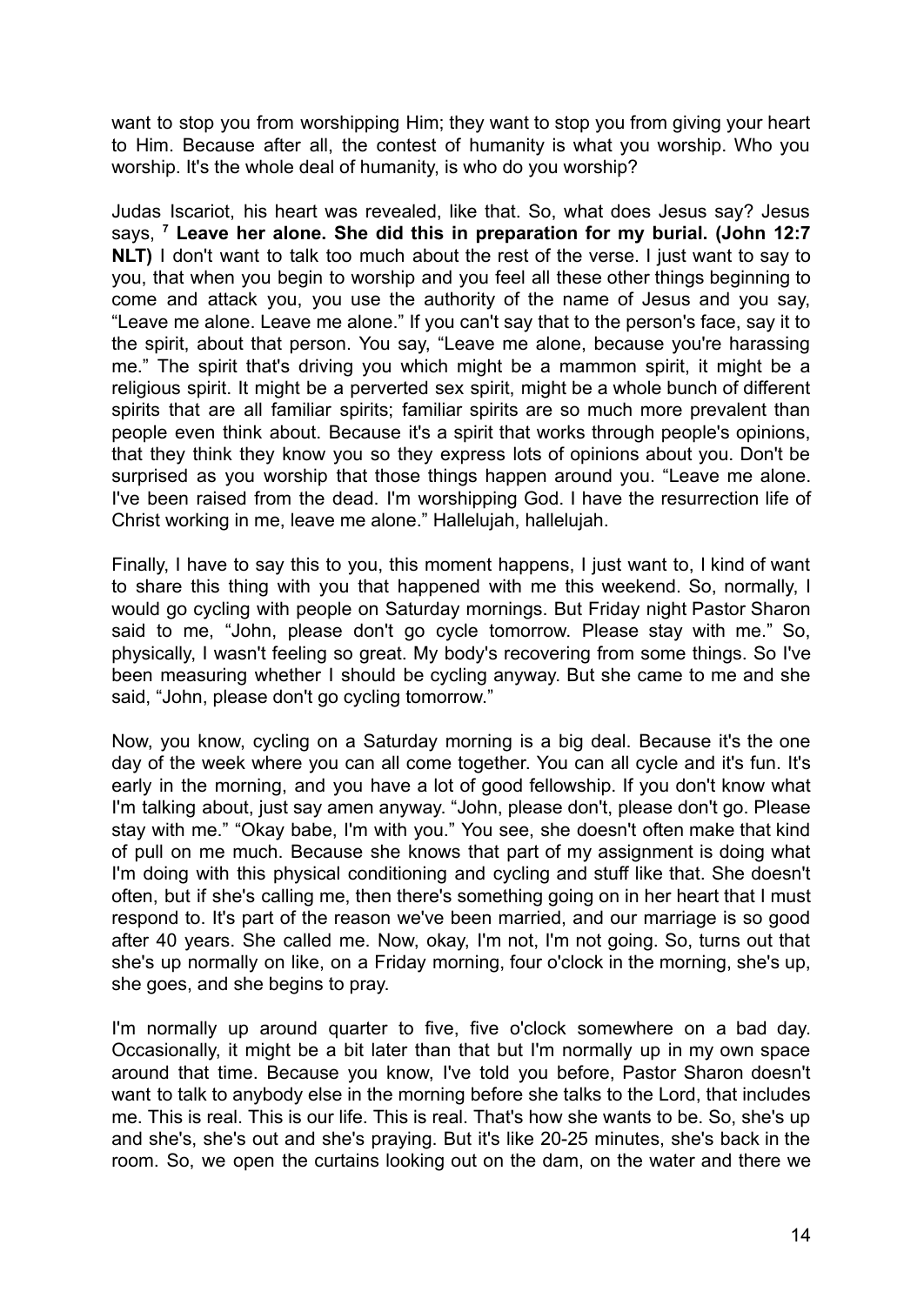sit in bed, and we begin to just share the Word of God with each other. We begin to exchange life. We exchange the Word, we begin to exchange the life of God between us.

She had things that she wants to speak from her spirit man, to me. Then she was calling spirit to spirit and she wanted my response spiritually. She didn't know what she was wanting on Friday night, she was just responding to the urging of the Spirit. How many people do you think are more important than that to me? Zero. I'm here to serve you and minister to you. But she's more important to me. Fortunately, the love of God that's in us is the same love that ministers to you. So, I don't have to choose. But on this morning I had to choose. So, and it's just a momentary thing. So, we ended up having a fabulous day, sharing the word, communicating with each other, being in each other's space.

So now, I ask you what's more important to you than your Creator of the resurrected life in you? What's more important to you? Have time with Him? Or just going about your daily business every day? Come on. Because He's calling you all the time. "Come talk to Me. Come be with Me." "Well, what happens when I do that? Lord, I don't want to do that because when I'm in Your presence I feel guilt or feel shame I feel all of these things that I got things wrong and I haven't done this…" God didn't ask you to be ashamed or to feel guilty or to feel condemned. That is a human emotion that the devil uses to keep you from worship. "Leave me alone thought life; leave me alone. Spirit man speak, spirit man speak." If you live in human reality all the time, then the spiritual reality becomes less and less, your ability to cross over… It's crossover time. It's crossover time.

I'm not going to share the rest of the stuff with you. I'm going to close with this. **I tell you the truth**… John 12 verse 24; **<sup>24</sup> I tell you the truth unless a kernel of wheat is planted in the soil and dies it remains alone, but its death will produce many new kernels of plentiful harvest of new lives. <sup>25</sup> Those who love their life in this world.** Those who love their life in this world, do you love your life in this world? Please don't. "But I really like the way my life is going." Please don't love your way in this world. **Those who love their life in this world will lose it.** So let's not, let's not even talk about the eternal component of this, let's just talk about the natural component. If you live life, by your own way of life, you have chosen yourself to establish your own life, you will lose the connection. Momentarily at least you will lose the connection to the real life.

**<sup>25</sup> Those who love their life in this world will lose it. Those who can care nothing for their life in this world will keep it for eternity. <sup>26</sup> Anyone who wants to serve me must follow me. Because my servants must be where I am and the Father will honor anyone who serves me. (John 12:24-26 NLT)** Who wants the honour of the Father? What do you think, God… How do you think God will show His honour to you? Remember, this is why you're in the earth. He's not talking about eternity here, this does play out for eternity; but He's talking about your life now.

It's time to let go of those things that are holding you in the love of this life and let Him be the love of your life. I am very much aware of the practicalities of a busy